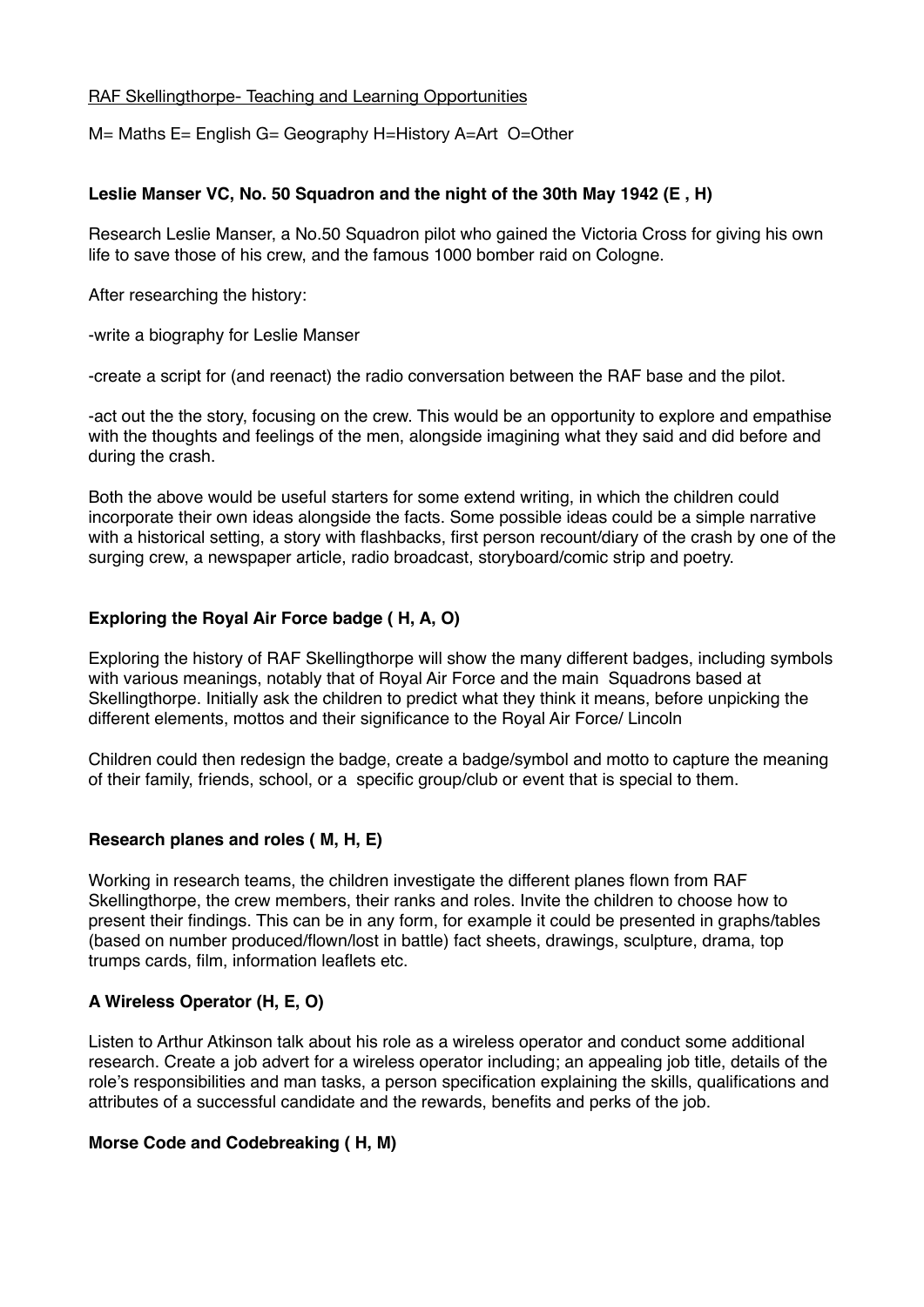Investigate Morse Code used by the wireless operators and also research the different codes used in WW2 and their significance to the war. The children could crack codes, create their own and send secret coded messages to solve their own missions.

# **Plane Journeys ( H, G, M)**

Research the different destinations the RAF flew from and to during WW2.

Using the research:

-plot different different destinations on a map and note the changes from then to now -calculate the distances travelled from the RAF base to their destination -convert the distances traveled by the planes (miles to kilometres etc.)

-calculate the times taken to travel and petrol used

- solve problems involving calculating and planning the quickest and longest route, plotting a particular route via certain places and noting details of total distance, time taken etc.
- link angles to bearings used by bomber command to give a planes position. The children can then calculate the bearings to certain key destinations from base, draw the bearings, understand and use the compass points

### **Rationing- Home and on base (H, M, O)**

Explore what rationing was, what items/food were/ were not available and the idea of 'Make Do and Mend'. Use findings to plan and budget for a week and compare this to today. This could similarly be done for the crew, who had to buy their own uniform etc. What would they need? What would happen if they lost an item but also needed replacement boots etc? How would they spend their salary?

## **The RAF Skellingthorpe base ( H, G, M)**

Using maps and plans, explore the air base. How was the land used? What different buildings were there and what were they used for? The children may wish to investigate the different buildings in a little more detail e.g the Nissan huts, control tower etc. Using the research:

- create a log of the buildings including quantity (tally) and a description. Alternatively, a For Sale advert for the base.
- create a scaled map/model of the base
- explore and calculate the different area and volume of the buildings
- create nets for building 3D structures of the different buildings found on the airbase

When thinking about the airbase, the children could also look into the logistics of running it and solve problems based on calculating quantities and costings for the 2500 people who could be on the base at any time (e.g petrol for planes, food, uniform supplies etc).

The base started out as 500 acres of flat land. The children could plot a timeline from the start to the last flight from the base, noting significant developments, flights etc.

### **Flight Log ( H, M, G, E)**

Using images of the flight log, investigate the different operations taken by this crew. How many operations did they do? Which was the furthest? Where did they go/land? How long was each operation? When did each leave? Were there any patterns? The children can present their findings in a range of graphs or tables in addition to solving a range of related problems.

Create a pilots diary using the flight log by selecting key flights and noting significant details.